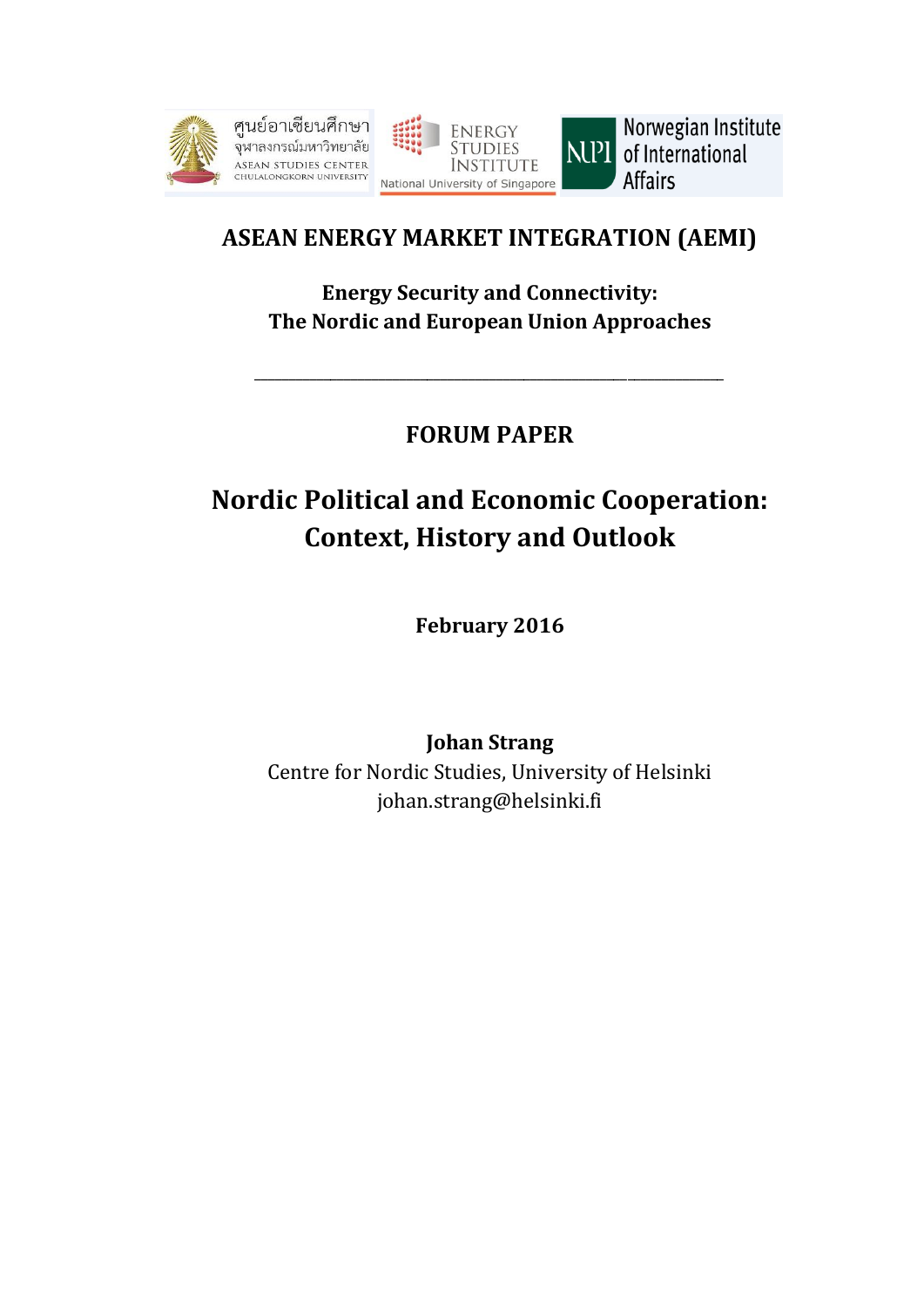## Executive Summary

The Nordic countries have been brought together by the simple geopolitical fact that they are small countries with mighty neighbours. Cooperation has been necessary in order to compete with larger countries and to increase their influence in international arenas. At the same time, all grand schemes for political unification of the region have failed. Instead, the Nordic countries have succeeded in developing a piecemeal approach to regional integration, focusing on people-to-people interaction and mobility, cultural cooperation and research networks. This peculiar form of "cob-web integration" has fostered a regional identity (*nordism*) that forms an integral part of the five national identities. As a result, despite being divided in terms of NATO and EU membership, the Nordic countries form a family of nations united in a fundamental trust in one another. This has, in turn made innovative and ambitious transnational experiments such as Nord Pool possible.

However, stressing the importance of informal people-to-people cooperation, it also needs to be emphasised that Nordic cooperation benefits considerably from the fact that it takes place within the larger treaty-based European framework of the EU and the European Economic Area. Arguably, it is this mix of top-down integration and bottom-up cooperation that has made the Nordic region one of the most unified regions in the world. The lessons from Nordic cooperation inform us that, on the one hand, strong political commitment is necessary, but also, on the other hand, that cooperation in specialised fields is most effectively pursued by the relevant actors themselves. Investments in people-to-people cooperation, and especially in research networks, are likely to pay dividends.

## **Introduction**

The aim of this paper is to provide an overview of the historical foundations, present organisation and future challenges of Nordic cooperation. The key argument is that Nordic cooperation has been most successful when it has been pursued by the relevant actors themselves (bottom-up), rather than by means of ambitious political treaties (top-down). A crucial condition for the success of this practical "everyday" cooperation is the strong sense of affinity and trust across the region, which in turn is based upon consistent generous investments in "people-to-people" activities and cultural cooperation.

The paper starts with a discussion of the historical, economic and political contexts of Nordic cooperation, proceeds with an overview of the governance of Nordic cooperation, and goes on to analyse the state of Nordic cooperation in different policy areas. It concludes with an outlook on the future of Nordic cooperation.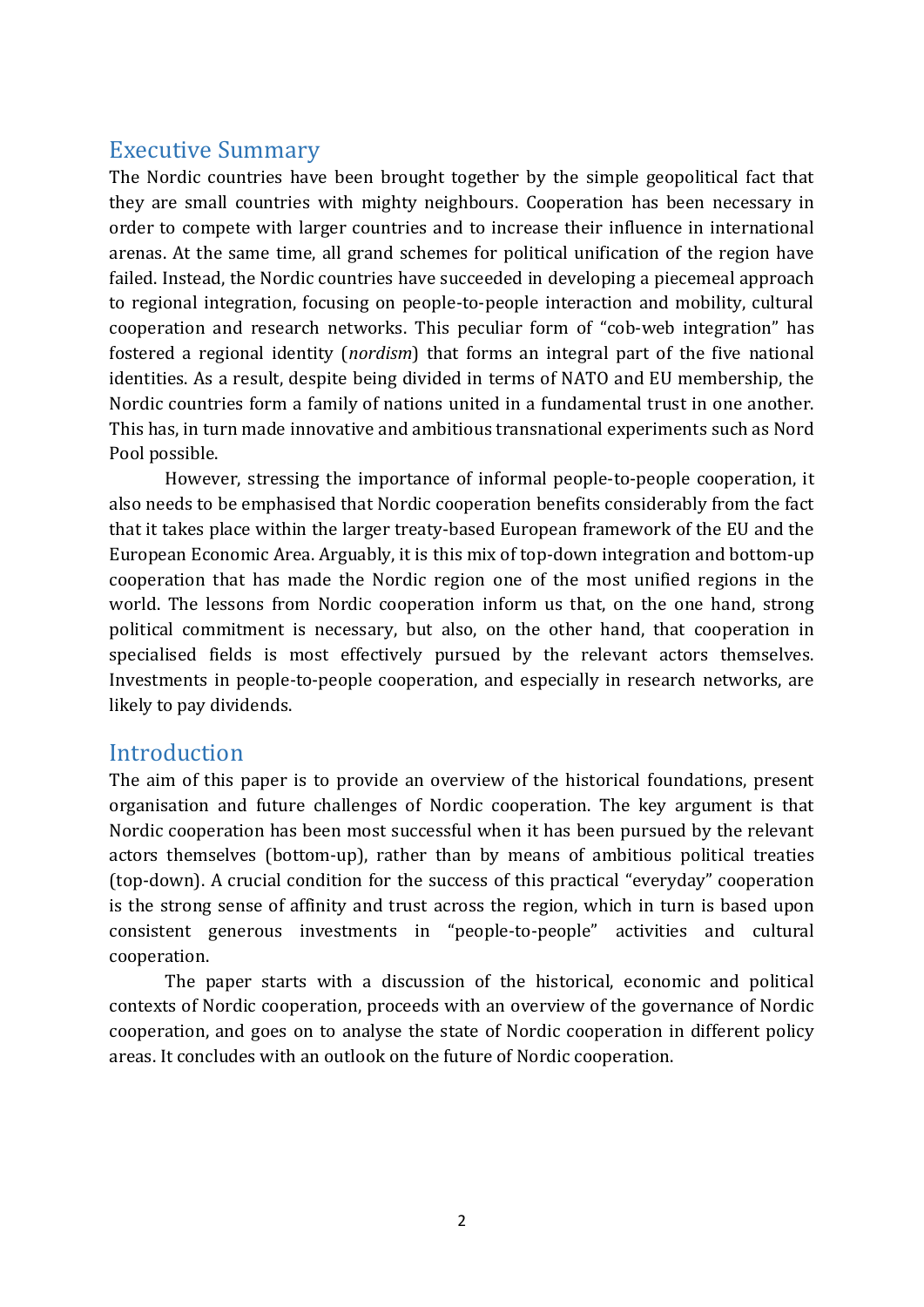# Context of Nordic Cooperation

#### Culture, Values and Sense of Affinity

The peoples of Denmark, Finland, Iceland, Norway and Sweden have a special relationship with one another. Nordic affinity is based upon geographical proximity (small countries with mighty neighbours), cultural and political similarity, and a long history of interaction and cooperation.

A key factor is the similarity of the Scandinavian languages. Swedish, Danish and Norwegian are mutually comprehensible, particularly in written form. Icelandic is usually seen as Old Norse, distantly related to the modern Scandinavian languages, whereas Finnish is of a completely different origin. However, for historical and cultural reasons, all Icelanders learn Danish, while all Finns learn Swedish in school.

Other common features include the Lutheran Christian legacy which, according to many researchers, has fostered a peculiarly close relationship between the state and church. In the Nordic societies, the civic-legal and religious-moral norms coincide, resulting in the positive effect of the Nordics being among the most law-abiding and state-trusting people in the world. However, it also gives rise to the negative effect of the Nordics experiencing certain difficulties in managing disagreement and competing value systems (Markkola, 2011; Stenius, 1997).

Also noteworthy is a fact that the Nordic countries, in the European context, were industrialised relatively later. During the phase of political and national mobilisation in the 19th century, the large majority of the Nordic citizens lived in the countryside and thus the rural population was handed a large political role at an early stage. This has had positive and inclusive societal effects; for example, the process of democratisation was comparatively peaceful for the Nordic countries (Sørensen & Stråth, 1997; Árnason & Wittrock, 2012).

The most well-known feature of the Nordic societies is their social democratic welfare state, the roots of which can be traced back to the class compromises following the Great Depression of the 1930s. The essential ingredients in the Nordic model are generous and universal social benefits financed through a high tax rate and distributed in the form of services such as free healthcare, schools and higher education (Christiansen et al., 2006; Esping-Andersen, 1990).

To sum up, the Nordics like to think of themselves as belonging to a group whose countries are regularly positioned close to one another, and often at the very top, in different international rankings relating to prosperity, transparency, gender equality or happiness. The Nordic countries still like to compare among themselves and their societies, and more often than not, there is also a strong sense of (friendly) competition between the countries.

At the same time, it should be emphasised that this "Nordicity" does not form a vivid part of the political discussion in the region. Nordic cooperation is hardly ever an issue in election debates and there is a very limited common-Nordic public sphere. The Nordics do not read one another's national newspapers or watch programmes on one another's TV-channels, and there is no apparent Nordic dimension to the new social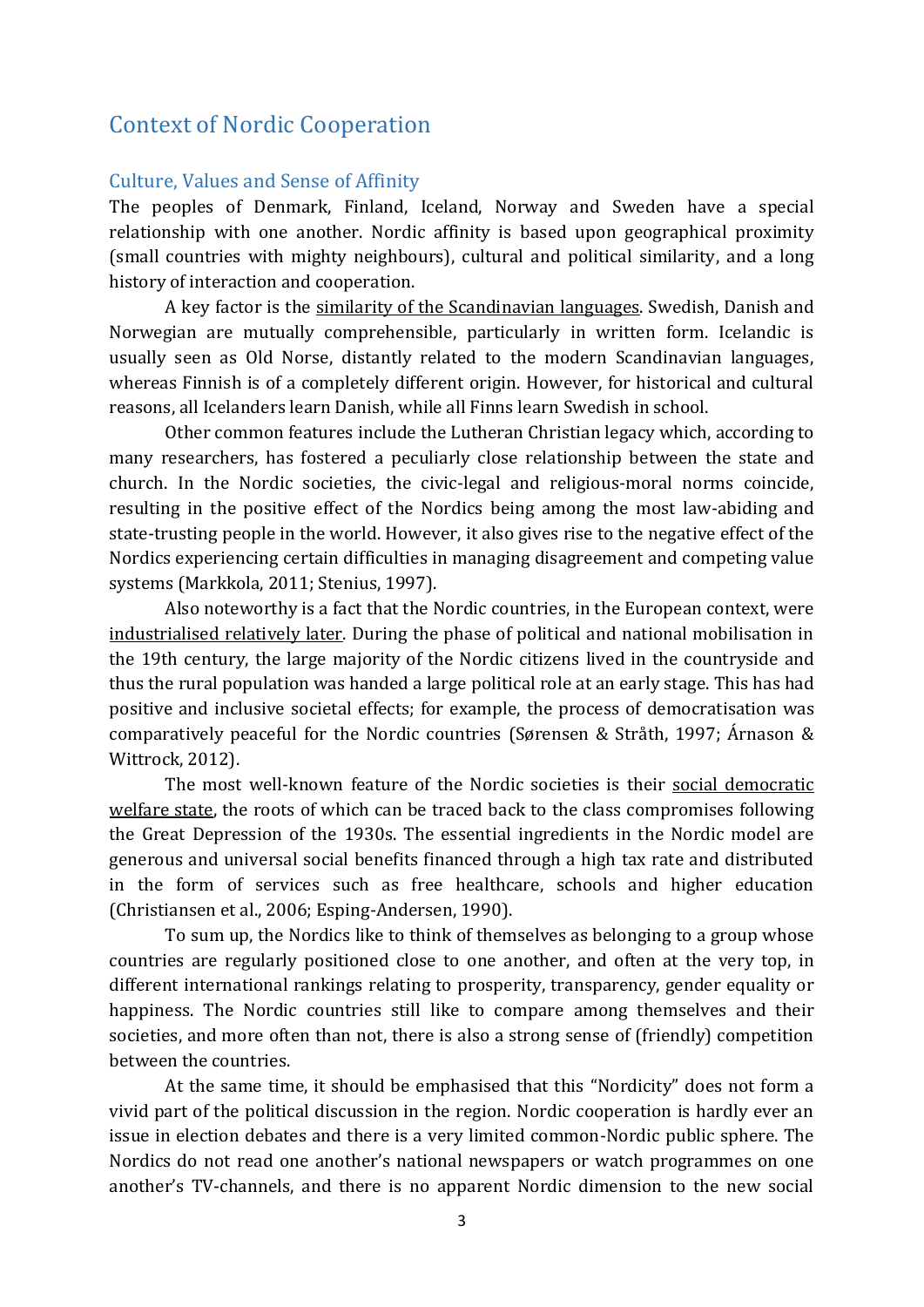media. However, the expectation still remains that the political and cultural discussions follow the similar broad lines, that there is a basic Nordic community of shared values.

#### The History of Nordic Cooperation

The cultural and political affinity of the Nordic countries is a result of the long history of manifold multilevel Nordic cooperation**.** The Napoleonic wars around 1800 ended three centuries of repeated conflicts between the empires of Denmark (including Iceland and Norway) and Sweden (including Finland), and marked the beginning of the process by which the region would consist of five independent states. Having been reduced into the small state category in Europe, the Nordic countries opted for a policy of peace, nonaggression and cooperation. Intra-Nordic peace has lasted for over 200 years and the region is regularly referred to as a paradigm example of what Karl Deutsch called a "security region" (Archer and Joenniemi, 2003; Deutsch et al., 1957).

A critical contribution to the establishment of a Nordic "us" was the Scandinavist movement of the mid-19th century. Originally a liberal student movement, it soon developed into a sort of (pan-) nationalism comparable to that which produced Germany and Italy. Ultimately, however, Scandinavism failed on the issue of military solidarity when Sweden in 1864 decided not to intervene in the Danish-Prussian conflict over the Schleswig region. But a more moderate "nordism" survived and gradually evolved into a central part of the five national identities. During the last couple of decades of the 19th century, a great number of Nordic and Scandinavian associations were founded covering a wide range of voluntary organisations, professions and interest groups (Hemstad, 2008). In the first decades of the 20th century, this voluntary cooperation was gradually completed with a more formalised cooperation at the political level.

Approaching the Second World War, geopolitical concerns merged with the idea of a special Nordic social model, and the region started to brand itself as a democratic haven on a European continent plagued by totalitarianism (Kurunmäki and Strang, 2010). Once again, however, Nordic cooperation failed again to produce a formal military alliance. As a result, Finland fought two wars against the Soviet Union (1939–40 and 1941–44), while Denmark and Norway were occupied by Nazi-Germany (1940–44). Sweden succeeded in remaining neutral, balancing between its loyalties towards its neighbours and its own security concerns. These different experiences determined the ways in which the Nordic countries approached the Cold War. Discussions of a Scandinavian Defence Union fell through when the Norwegian government in 1948 opted for NATO membership, with Denmark and Iceland following suit. Restrictions put down by the Soviet Union made NATO membership impossible for Finland, but with Sweden remaining unaligned, Finland was able to distance itself from Soviet influence and pursue a politics of neutrality (Hilson, 2008; Olesen, 2004; Strang, 2016).

Despite these different security arrangements, the idea of an especially peaceful Nordic region with a unique welfare model proved to be key to the way that all five countries positioned themselves in the Cold War. This peculiar feature was labelled "the Nordic balance". The Nordic Council (NC) was founded in 1952 and the Nordic Council of Ministers (NCM) in 1971. Foreign and security policy was exempted from the agenda,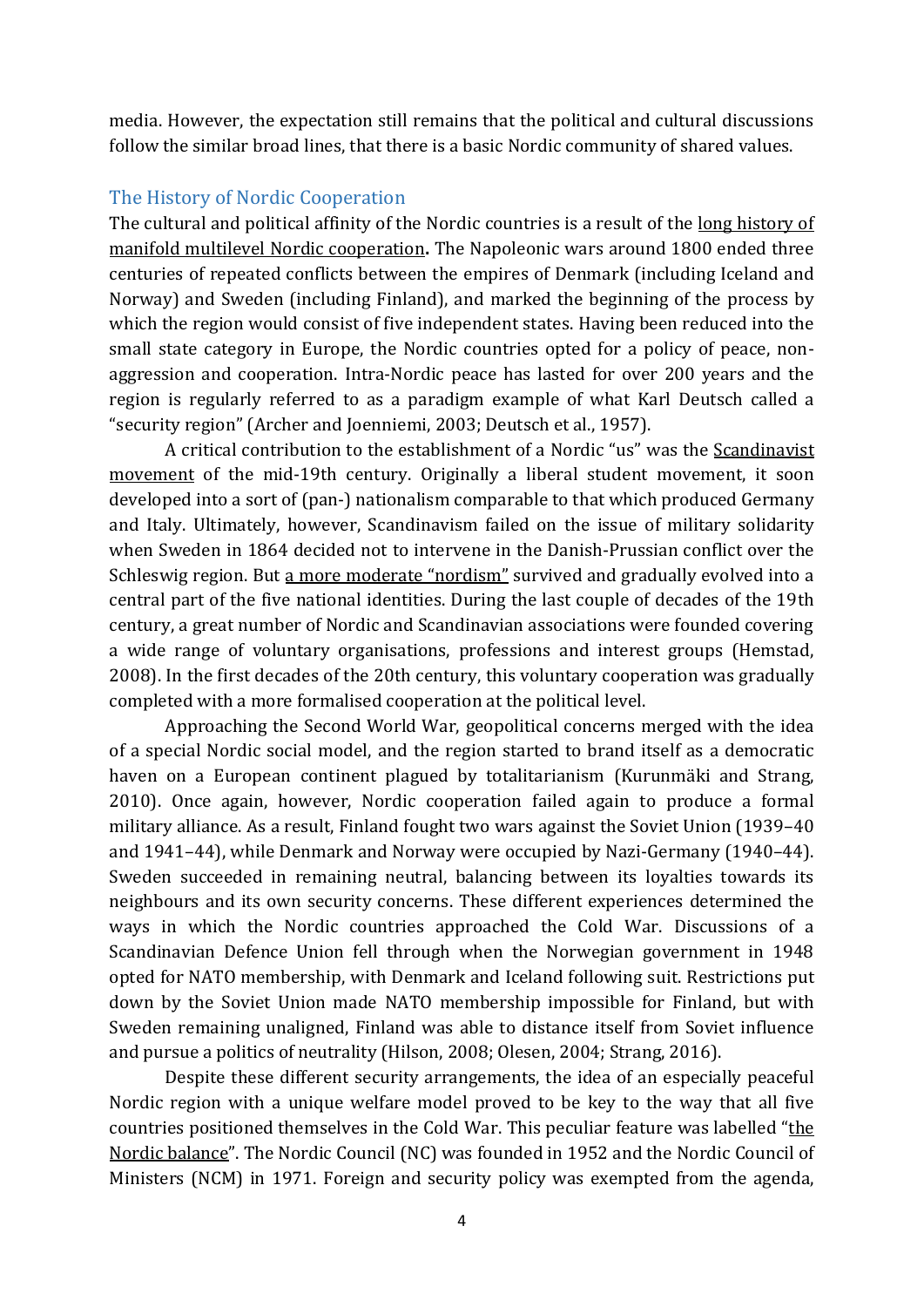and deliberations concerning a Nordic customs union (1950s) and a Nordic economic area (1960s) proved fruitless. But the NC and NCM were very successful in initiating cooperation on mobility, social issues, and arts and culture (Strang, 2016).

After the fall of the Berlin Wall, Nordic cooperation ended up in the shadow of European integration. Denmark, a member of the European Union (EU) since 1973, was joined by Finland and Sweden in 1995. The Norwegians turned down membership in a public referendum while Iceland did not even consider membership. The Nordics were further fragmented when Finland joined the European Monetary Union (EMU) introducing the euro in 2002, with Denmark (partly) and Sweden (fully) remaining outside. The post-Cold War period was a slump in Nordic cooperation, but all Nordic countries did join the European Economic Area (EEA) in 1994 which proved essential for the integration of the Nordic economies. More recently, official political cooperation has returned to the agenda, particularly in the area of foreign and security policy.

Indeed, looking at the history of Nordic cooperation, one is struck by its endurance. The repeated failures to produce a more formalised union at the top-political level have time and again provoked alternative cooperation measures with more practical and people-oriented agendas. This has been labelled the Phoenix effect of Nordic cooperation (Anderson, 1967; Olesen and Strang, 2016).

#### State of Recent National Economic and Political Development

The economic development of the Nordic countries after the Second World War has in rough numbers been quite similar despite the different market orientations of the countries. Intra-Nordic trade has fluctuated, but Sweden has always been among the most important trade partners for all its neighbours. However, export to Britain, Germany and Russia (particularly for Finland) has generally exceeded intra-Nordic trade.

Having escaped direct involvement in the war, Sweden was for a long time the most affluent. A leading manufacturer of skilled goods and machines, with a highly developed steel and forestry industry, Sweden attracted many immigrants from particularly Finland in the 1960s and 70s (at least 500,000 out of a population of 4.5. million). Indeed, Finland has always lagged behind the other Nordic countries in economic terms. The market orientation is quite similar to that of Sweden (electronics, forest and steel industries), but less diverse. Relying heavily on trade with the Soviet Union and Russia, it has also been much more vulnerable to external events. Today, the sanctions put up by the EU following the Russian annexation of Crimea contribute significantly to the struggle of the Finnish economy. The decline of Nokia and being part of euro-zone do not help.

The west-Nordic countries have traditionally relied less on large-scale industry than Finland and Sweden. For Denmark, agriculture has always been the principal economic sector, with shipping and, more recently, biotechnology and pharmaceutics growing in importance. Shipping and fishing were traditionally pivotal to the economy of Norway, but with the development of hydropower during the post-war period, energy became more central. Since the 1990s, the Norwegian economy has by virtue of its oil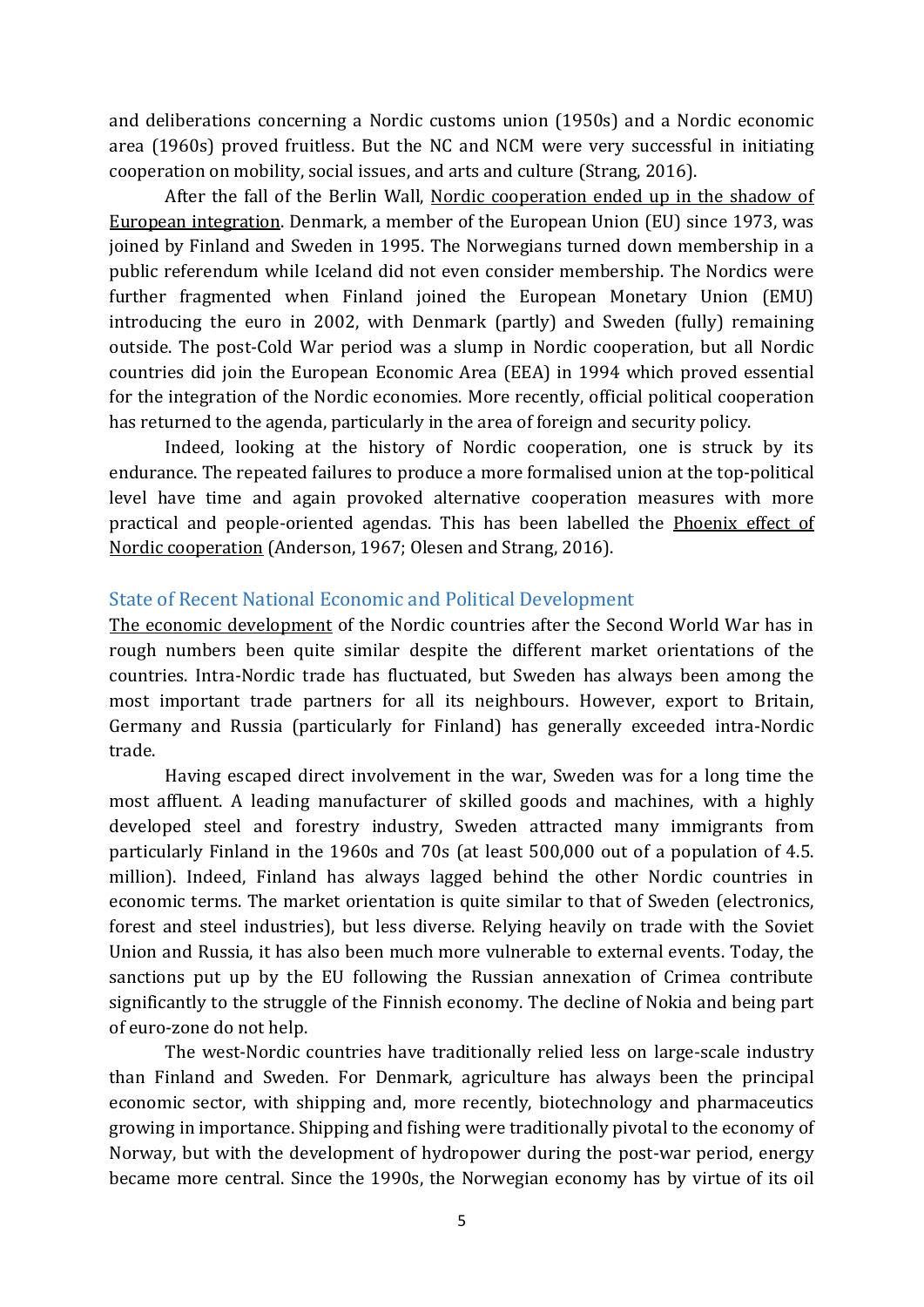resources surpassed its Nordic neighbours. For Iceland, fishing remains the most important sector, although it has recently become supplemented with investments in aluminium industry, fuelled by hydro- and geothermal energy. The international offensive of the Icelandic banking sector ended in a dramatic collapse in 2008, from which the Icelandic society seems to have recovered remarkably well.

The political debates in the Nordic countries have throughout the post-1945 period largely concerned similar issues, and the menu of political parties is more or less the same. There is a large Social Democratic party and one or two minor socialist parties on the left, and a group of liberal, conservative and agrarian parties on the right. During the past decades, all Nordic countries have witnessed a gradual rise of an environmental movement represented in parliament by a variety of Green and left parties. More recently, the Nordic countries have experienced a major breakthrough of populistic parties with a welfare nationalist, anti-EU and anti-immigration agenda. The high number of parties represented in the parliament has spurred a strong tradition of (minority and majority) coalition governments.

A peculiar feature of Nordic politics is the large responsibility given to local governments (on a regional or municipal level). Quite remarkably as well, its associations are many and strong: voluntary organisations are large and have considerable political influence. The key role of trade unions and employers' organisations in negotiating salaries and labour conditions is an essential feature of Nordic political life.

# Motivations for and Principles of Nordic Cooperation

Nordic cooperation is pursued out of a variety of motivations, but many of them follow from the simple geopolitical fact that the Nordic countries are small countries with mighty neighbours. Externally, the idea of Nordic cooperation is to increase one's influence in the wider region as well as in the international arena, such as with the United Nations. Closer military alignment has, however, usually been undermined by diverging security concerns: Denmark has looked south, and Finland and Sweden east. Internally, the aim has mainly been to exchange experiences and best practices, but also to pool and share resources. In some particular fields, the idea has also been to pursue harmonisation. Moreover, in some specialised fields, the Nordic countries have, by virtue of being small countries, been forced to collaborate just in order to gather a critical mass of professionals.

The most fundamental condition for Nordic cooperation is the security community based upon a mutual recognition of one another as sovereign nation-states and on the common Nordic identity (nordism). This identity has never been strong enough to push for a formal unification of the region. In fact, all such attempts have failed ignominiously: the Scandinavist movement in the 19th century, the defence union deliberations around the Second World War, and plans for an economic union in the 1950s and 60s. Instead, the Nordic countries have had more success with a more piecemeal approach, where focus has been on people-to-people interaction, professional networks and cultural cooperation. This "cob-web" model of regional integration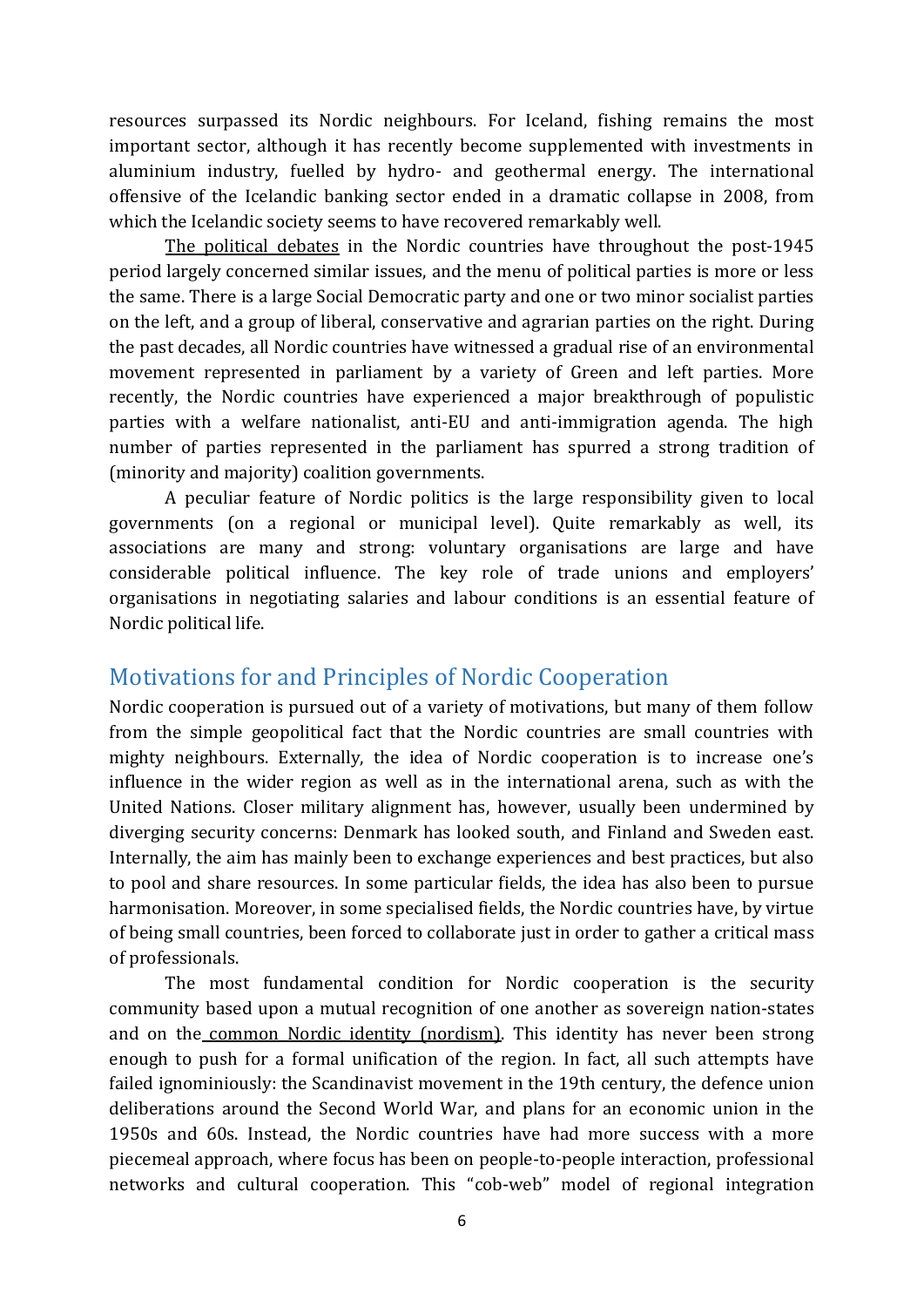(Andrén, 1967) has strengthened regional trust and served as a necessary precondition for innovative transnational cooperation initiatives such as Nord Pool.

Nordic cooperation has never been pursued with supra-national ambitions: no country has been forced by its neighbours to accept policies against its will. Instead, cooperation in the Nordic Council of Ministers (NCM) is based upon the principle of consensus, which means that cooperation is pursued only when everyone is on board. The principle of consensus is a consequence of the comparatively large common budget of the NCM, to which every country contributes. While praised for being democratic, the principle of consensus has, however, been increasingly criticised recently for being slow and ineffective, and alternative principles are being explored. Established in 2009, Nordic Defence Cooperation (NORDEFCO) is instead based upon the possibility of opting out: cooperation ventures are pursued by the individual countries only to the extent that they are willing to invest in them. NORDEFCO has undoubtedly been quite successful, but it remains to be seen how far cooperation can proceed without the continuity and long-term planning enabled by a common budget and a permanent secretariat.

The strong Nordic identity or ideology (*nordism*) entails that no country is left behind against its will. When the Nordic Council was established in 1952, Finland was unable to join because of Soviet restrictions, but the Finnish government and parliament were informed about the proceedings and welcomed to participate as soon as this was possible in 1955. It also means that bilateral cooperation ventures often expand throughout the region. Recent examples include: the Nordic Defence Cooperation (NORDEFCO) and the common electricity market (Nord Pool), both of which were originally Norwegian-Swedish experiments.

The question of regional leadership is a delicate one. In the 19th century, Denmark, and particularly its capital Copenhagen, was the unquestionable cultural and economic centre of the region. However, during the latter half of the 20th century, Sweden emerged as a regional (if not global) frontrunner and model, epitomising all the virtues associated with the Nordic brand (prosperity, welfare state, gender equality and international solidarity). As a result, Denmark, Finland and Norway were for a long time united in a complicated "big-brother" relationship with Sweden. Recently, the position of Sweden has been somewhat weakened. On the one hand, this has certainly reduced the traditional Norwegian scepticism towards Nordic cooperation, but on the other hand, it can be argued that Nordic cooperation has historically been most successful with Sweden as a strong regional locomotive.

# Governance of Nordic Cooperation

#### Key Organisations and Agencies of Official and Formalised Nordic Cooperation

The Nordic Council of Ministers (NCM),<sup>1</sup> founded in 1972, is the main organisation of official Nordic cooperation. An inter-governmental body for cooperation between the five Nordic countries, and Greenland, Faroe Islands and Åland Islands, the NCM has an

 $\overline{\phantom{a}}$ 

<sup>1</sup> http://www.norden.org/en/nordic-council-of-ministers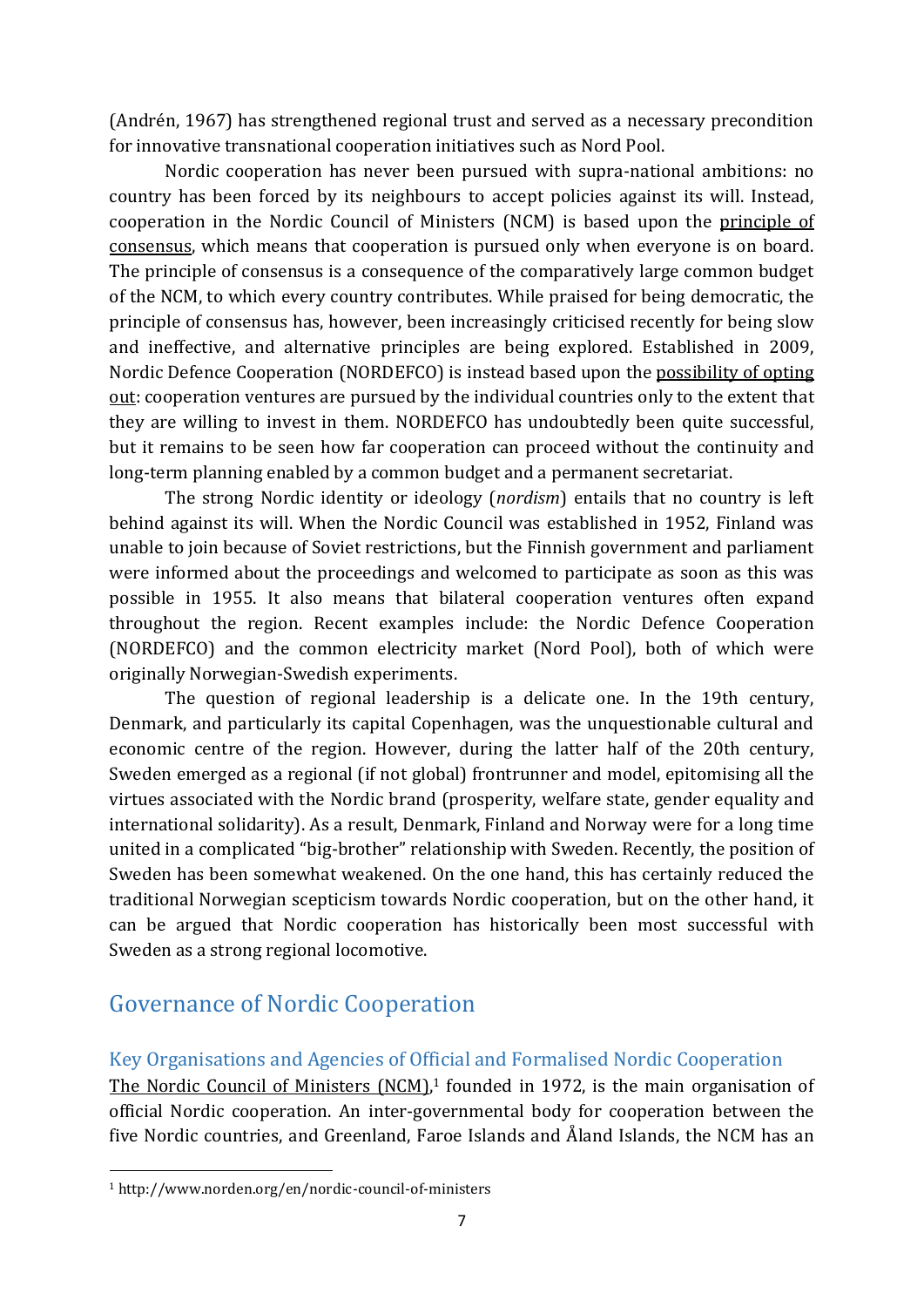annual budget of about  $\epsilon$ 125 million and is financed by tax revenues from the Nordic countries. The costs are distributed according to a scheme that roughly corresponds to the gross national income of the individual countries. In 2015, Denmark covered 20 per cent, Finland 15.5 per cent, Iceland 0.7 per cent, Norway 31.5 per cent and Sweden 32.3 per cent of the budget.

The five Nordic Prime Ministers (as well as the heads of the autonomous regions) generally oversee the NCM, but in practice this responsibility is delegated to the Ministers of Nordic Cooperation, who usually are members of the government responsible for a minor sectorial ministry. The Ministers of Nordic Cooperation are part of an executive group which, on behalf of the Prime Ministers, makes all important decisions concerning the NCM. Their work is supplemented by the Nordic Committee for Nordic Cooperation comprising senior officials (civil servants) from the national foreign ministries, which all have a Nordic office with a handful of employees, usually as part of a larger European division.

The NCM is divided in sectoral councils, each covering a particular policy area. These councils are run by the corresponding ministers from the national governments, but in practice all issues are prepared by so-called Committees of Senior Officials, which consist of civil servants from the national ministries. Currently, there are 10 Councils representing the following areas:

- Labour (annual budget in 2015:  $\epsilon$ 2 million)
- Gender equality ( $\epsilon$ 1 million)
- Business, energy and regional policy ( $\epsilon$ 18 million)
- Culture ( $\epsilon$ 22 million)
- Law  $(\text{\textsterling}0.2 \text{ million})$
- Fishing, agriculture, food and forestry ( $€5$  million)
- Environment ( $\epsilon$ 6 million)
- Education and research  $f \in 30$  million
- $\bullet$  Health and social affairs ( $\epsilon$ 5 million)
- Finance ( $\epsilon$ 0.25 million)

The NCM has a permanent secretariat in Copenhagen, with approximately 90 employees headed by a Secretary General, usually a former leading politician from one of the Nordic countries. Formally, the task of the secretariat is to arrange and prepare meetings between the national officials and ministers, but it is also expected to proactively deepen Nordic cooperation with new ideas and initiatives.

All decisions within NCM are taken unanimously, and the five governments see to their general implementation. As indicated above, the "principle of consensus" is a matter of intense debate, and in order to politicise the NCM, a rotating presidency was introduced in the 1990s. Some funds were also made available for the presiding country to launch initiatives of its own, a sum that has gradually risen to approximately  $\epsilon$ 10 million.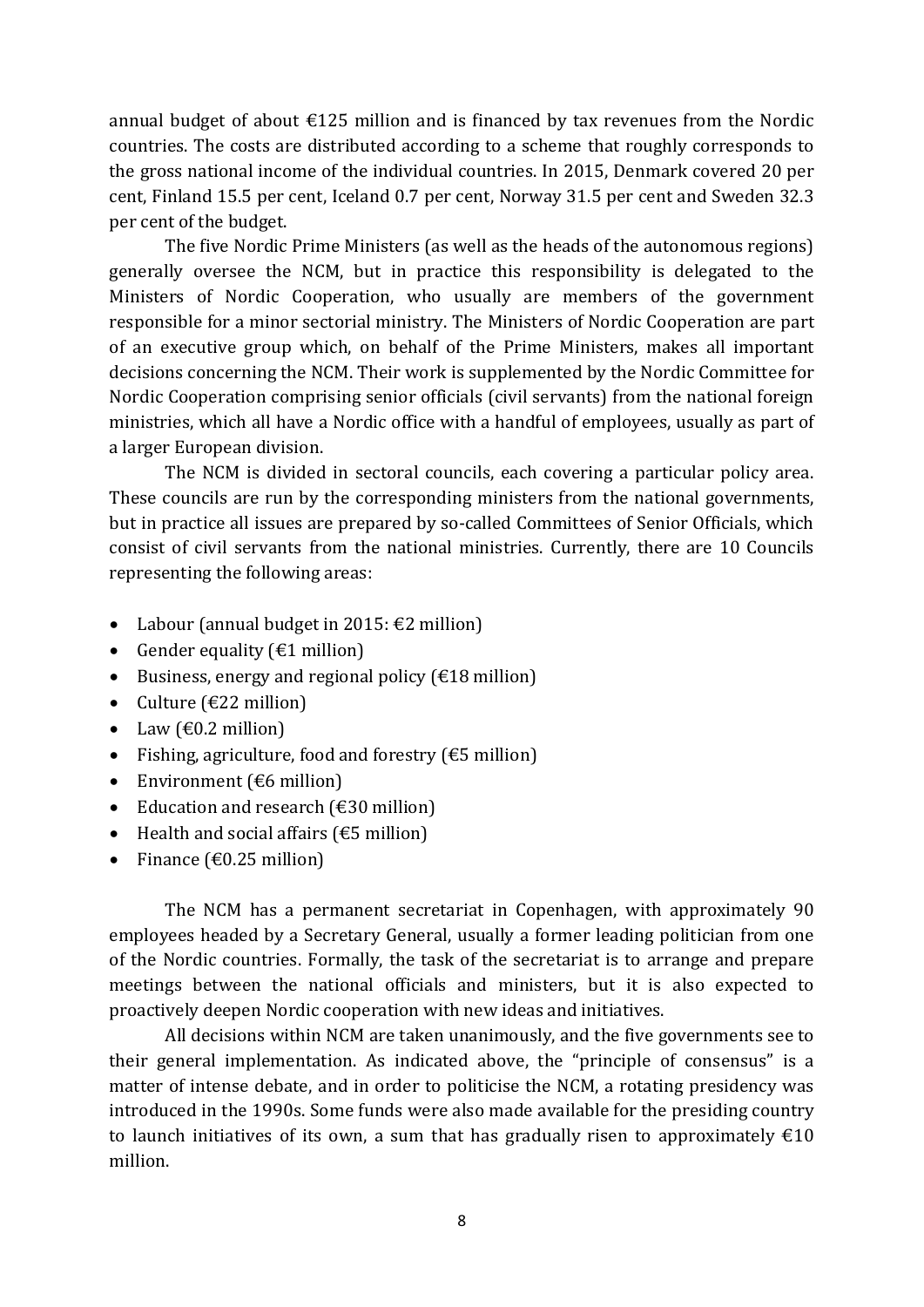The budget of the NCM is distributed over the different sectorial councils (see above). A large part of this money goes to the running of some 20–30 semi-independent institutions—such as NordForsk (the Nordic Research Council, €15 million from the Council of Education and Research); Nordic Innovation (€10 million from the Council of Business, Energy and Regional Cooperation); and the Nordic TV- and Film fund  $f \in 4$ million from the Council of Culture)—as well as the Nordic offices, institutes and culture houses (between  $\epsilon$ 0.3–2 million each) found all over the region and in the adjacent areas, particularly in the Baltic States and Eastern Europe. All these establishments are tasked specifically with furthering Nordic cooperation in particular geographic or thematic areas. Many of them also fund projects on the basis of applications handed in by researchers, innovators or artists.

The Nordic Energy Research Institute (NEF) was founded in 1999 on the basis of more project-based energy research cooperation since 1975. The annual  $\epsilon$ 1 million from the NCM (the Council of Business, Energy and Regional Cooperation) is supported by funding from the national research councils. NEF is located in Oslo, Norway, in the same building as NordForsk and Nordic Innovation and has a staff of 10–12 people.

The Nordic Council (NC)<sup>2</sup> was founded in 1952 and was the main organisation of Nordic cooperation until the establishment of the NCM in 1971. Since then, the NC has been "downgraded" to being a mere parliamentary body that provides democratic legitimacy to the NCM. The NC consists of 87 members elected among the national MPs. Iceland has seven members, whereas the other four countries have 20 members each (with two of the Finnish members representing Åland, and four of the Danish representing Greenland and the Faroe Islands). The budget of the NC is on about  $\epsilon$ 4.5 million, and it is run by a secretariat of 20 people in Copenhagen, located in the same building as the NCM. The national parliaments also have one or two civil servants responsible for NC-related matters.

On the surface, the NC works like a parliament, with the difference that the members do not merely represent a political party, but also a national delegation. The sessions of the NC are unique in the sense that a parliamentarian from one country can ask a question of a minister from another country, and expect an answer. However, the NC does not have any formal power over the NCM (except concerning its budget) or the national governments. Its main instruments are the recommendations which, despite having a certain normative force, are regularly ignored by the national governments. This has given rise to the popular criticism that the NC is a wining and dining club for elderly parliamentarians. That said, some important innovations, such as the cooperation in foreign representation, originated from NC recommendations.

The NC convenes once or twice a year, and the main annual session is considered to be the key event of official Nordic cooperation, gathering the prime ministers, government representatives, MPs as well as a plethora of NGOs for a four-day exercise in Nordic networking. In connection with the sessions, the NC arranges a gala ceremony in which the five Nordic Council Prizes (in literature, children's literature, music, film and

l

<sup>2</sup> http://www.norden.org/en/nordic-council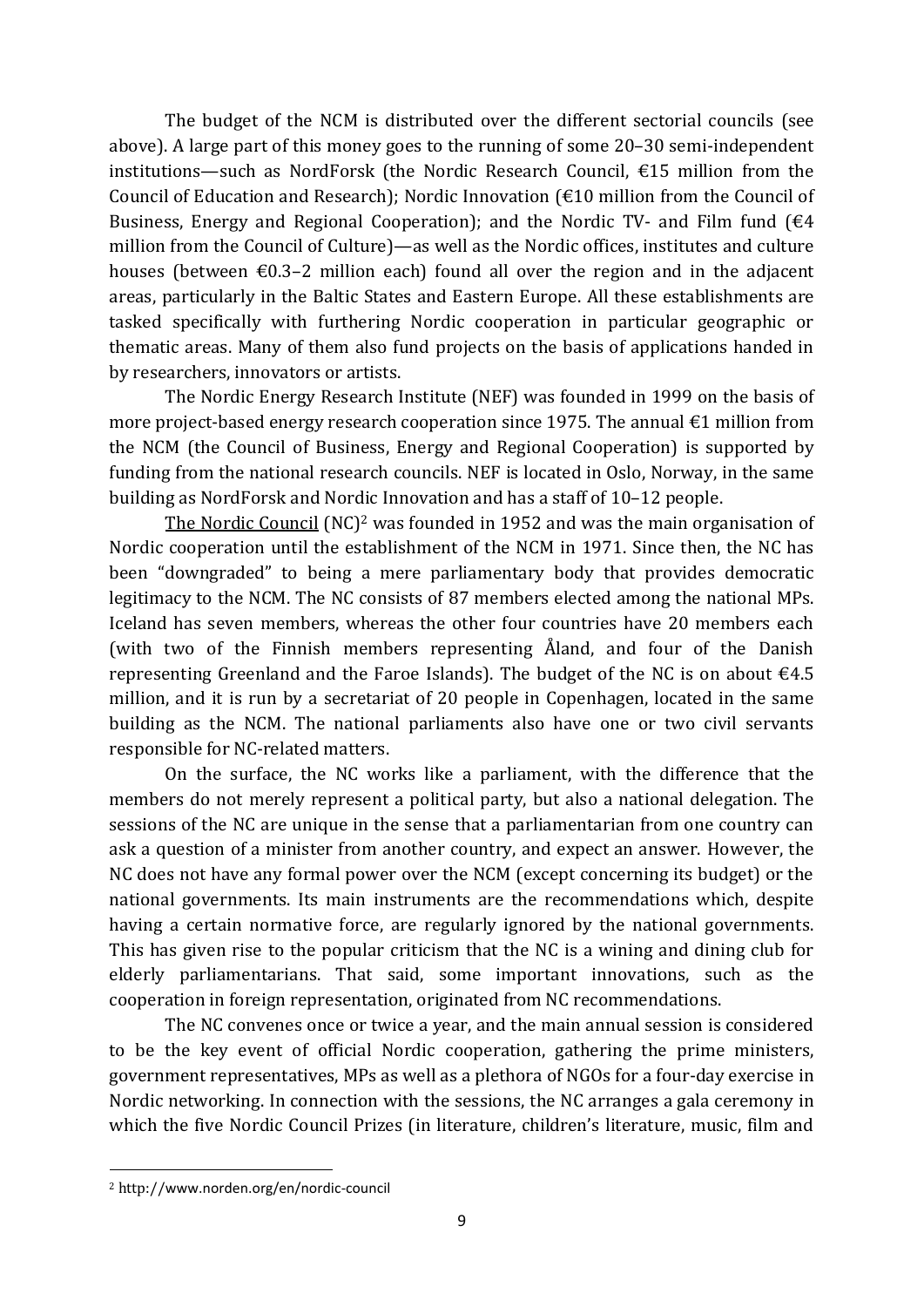environment) are handed out. The literature prize is of particularly high esteem and recognised by the media from all over the region—not least because of this prize, the Nordic Council is a stronger brand than the Nordic Council of Ministers.

The Nordic Culture Fund,<sup>3</sup> founded in 1966, is the major regional sponsor of cooperation in arts and culture. It is led by a board appointed by the NC and NCM, and has a permanent secretariat of 5–8 persons in Copenhagen (also in the same building as the NCM). It is financed directly by the Nordic governments, and hands out a total of  $\epsilon$ 4 million annually on the basis of project applications from institutions and groups of artists in the Nordic countries.

The Nordic Investment Bank (NIB)<sup>4</sup> was founded in 1976 (after several failed proposals in the 1960s and 70s). It is run by a board of governors with one member from each country. With its headquarters in Helsinki, Finland, NIB has approximately 180 employees. Since 2005, the Baltic States have joined the Nordics as full members, thus making NIB different from the other official institutions of Nordic cooperation. NIB finances large-scale projects that support the national competitiveness of the member states or the emerging markets, as well as projects that further sustainable development. The Bank has been very successful and its financial report stated that NIB would pay €55 million in dividends to the member countries.

Nordic Defence Cooperation (NORDEFCO)<sup>5</sup> is not part of the official Nordic cooperation run by the NCM. It was established in 2009 when different cooperation schemes in defence policy merged into one body. The basic idea behind this merger was to save costs and increase military capability through joint acquisitions, pooling and sharing of defence material, as well as through joint exercises and common task forces.

The Ministers of Defence are responsible for NORDEFCO, and they are supported by a Policy Steering Committee of civil servants, as well as by a Military Coordination Group consisting of flag officers representing the Chiefs of Defence. NORDEFCO is a slim organisation without a permanent secretariat. It operates with a rotating chairmanship, whereby the chairing country covers the costs for the meetings (approximately  $€100,000$  annually). All cooperation schemes and projects are financed directly through the national defence budgets, and each country participates only to the extent desired there is no "principle of consensus." In practice, Norway, Sweden and Finland have been the most active members, with Denmark gradually increasing its activity. Iceland does not have a military force and does not participate in NORDEFCO. However, the Icelandic foreign minister is represented at some of the ministerial meetings.

NORDEFCO is often highlighted as a model for other regions (for the Visegrad interest, see Rieker and Terlikowski, 2015; and for Nordic cooperation in other policy sectors, see Strang, 2012). Celebrated as flexible and pragmatic, its results are certainly impressive, particularly when it comes to rapidly advancing areas such as cyber defence. However, there seems to be a limit to Nordic cooperation in security policy, which has to do with the fact that Finland and Sweden remain outside of NATO on the one hand, and

 $\overline{\phantom{a}}$ 

<sup>3</sup> http://www.nordiskkulturfond.org/en

<sup>4</sup> http://www.nib.int

<sup>5</sup> http://www.nordefco.org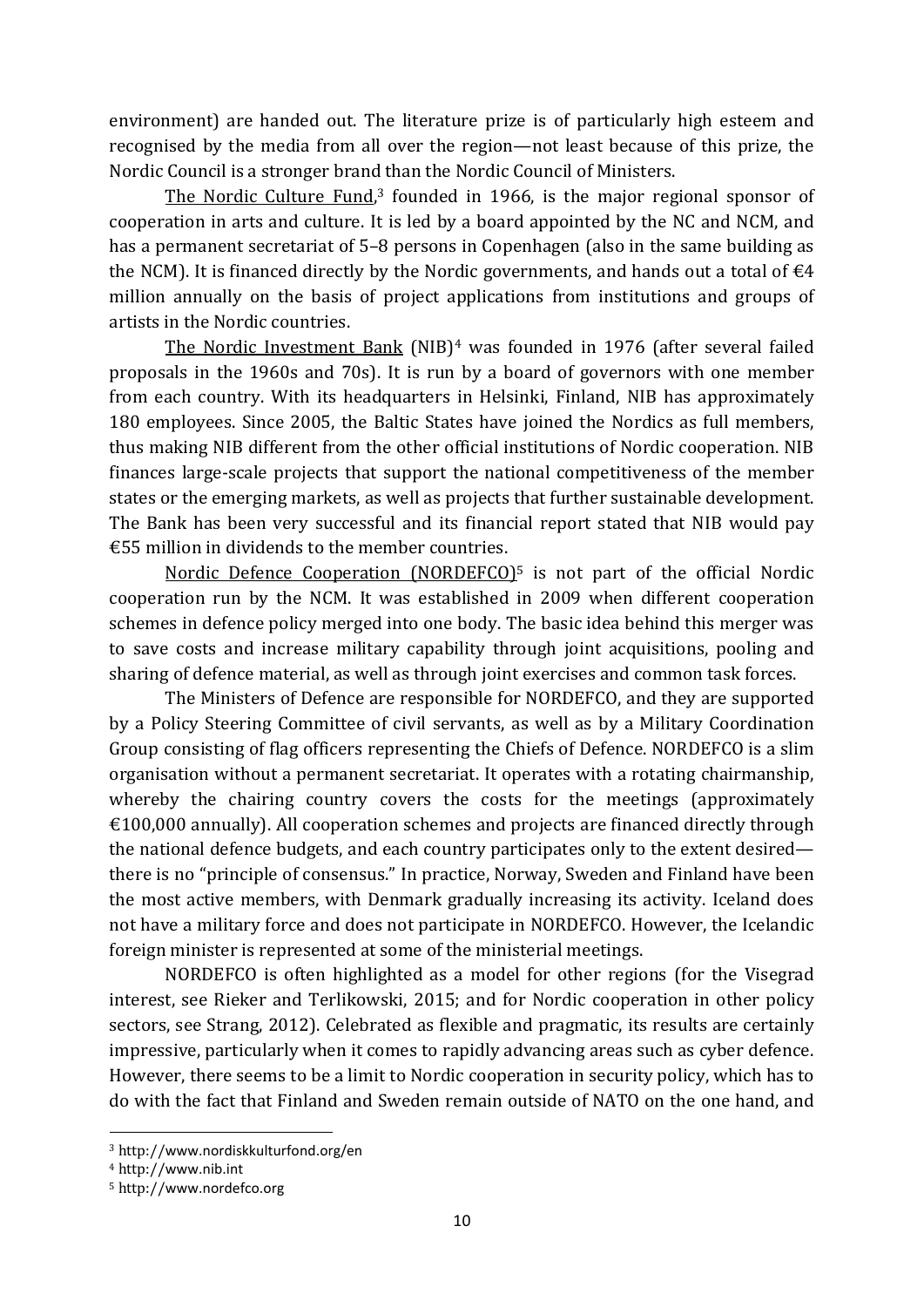with different interests and needs of the Nordic countries on the other. Most notably, none of the neighbouring countries seem interested in purchasing the Swedish fighter plane, JAS.

Not being part of the official structures of Nordic cooperation, NORDEFCO lacks a formal anchorage in the parliamentary body of the NC. This democratic deficit has been somewhat amended in the annual reports by the defence ministers regarding the sessions of the NC since 1997, as well as the annual roundtable discussions between the Defence Ministers, Chiefs of Defence and leading parliamentarians from both the NC and the national parliamentary committees of foreign and defence policy, which have been arranged since 2013. In general, however, Nordic defence cooperation enjoys strong popular support among both NATO supporters (who see it as a way of preparing Finland and Sweden for membership) and opponents (who see it as an alternative to membership).

## Unofficial and Informal Nordic Cooperation

Besides the organisations for official Nordic cooperation, it is important to emphasise the myriad of bilateral and multilateral unofficial or informal networks and contacts between the Nordic countries—an area that is impossible to cover adequately within the realms of this paper (see Häggman, 2013).

Nordic cooperation is part of the everyday routines at every ministry*,* but to various degrees and taking diverse forms. These contacts are often highly dependent on personal relations among both politicians and civil servants who have become acquainted with one another during different Nordic meetings within or outside of the NCM/NC system.

The political parties and their youth organisations are all engaged in some kind of Nordic cooperation. SAMAK—the joint committee of the Nordic Social Democratic Labour Movement—was established in 1932 and has a small secretariat in Oslo. For many of the other parties, cooperation is organised more loosely.

The labour unions have a regional trade union federation (Nordens fackliga samorganisation, NFS) that gathers the national unions to common meetings and seminars. It has a small permanent secretariat in Stockholm, Sweden, with four employees.

Voluntary associations, sports clubs, scouts, churches, schools and universities all have some form of Nordic cooperation as well, but the model of organisation varies. For example, Greenpeace has a common Nordic division (without any national organisations), whereas the scouts have a Nordic umbrella organisation responsible for joint activities. Some associations do not have any formalised organisations at the Nordic level at all, but compensate for this by arranging informal meetings and study trips. Most of this cooperation takes place without the financial support of the NCM system.

The Nordic Associations (founded in 1919) are the only voluntary associations dedicated to furthering *nordism* and Nordic cooperation. The national Nordic Associations are led by a Secretary General which usually is a leading politician from the parliament. The national Nordic associations have secretariats of their own; in addition,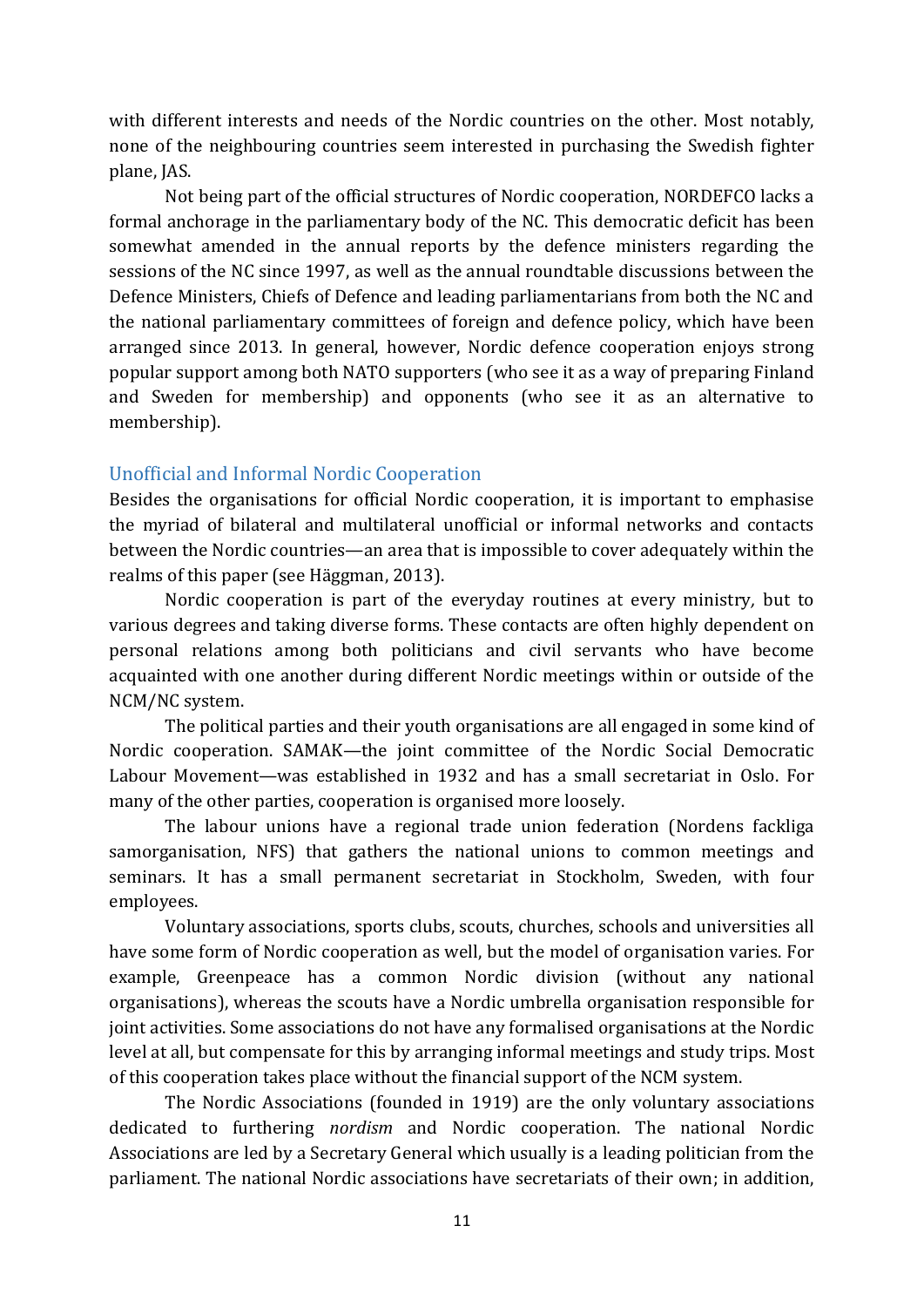there is a Nordic umbrella organisation (Föreningarna Nordens Förbund) in Copenhagen with a secretariat of around 10 people. In total, the Nordic Associations are made up of around 50,000 members from the Nordic countries.

#### Key Rules and Treaties Governing Cooperation

Nordic cooperation is characterised by a lack of formal rules and treaties. The Nordic Council was, for example, established in 1952 without a formal treaty, but on the basis of a legal adoption in each country (Finland was able to join only in 1955). The grand successes of Nordic cooperation are usually said to be the three conventions agreed upon in the 1950s, namely:

- The passport convention of 1954–57 that guarantees free movement in the region
- The common labour market convention of 1954 that guarantees that a Nordic citizen can apply for work in the whole region
- The social convention of 1955 that guarantees that Nordic citizens are entitled to the same social provisions as natives

The conventions were very ambitious at the time, predating similar arrangements within the EU by almost 50 years. Still in effect, they have been amended several times since. They have also been appended with conventions on taxation (1989), language (1981), and education, research and culture (1971).

The Helsinki Treaty of 1962 is usually referred to as the Basic Law of Nordic Cooperation. 70 articles long, it defines the aims and forms of Nordic cooperation with regard to both the NC and NCM framework and to specific policy fields. However, the formulations of the treaty are rather vague and do not commit the government to anything ("the governments *shall seek to*"). Still in effect, the most significant amendments were made in 1972 in connection with the establishment of the NCM.

NORDEFCO is based upon a "memorandum of understanding" signed by the Ministers of Defence in 2009. Being more a declaration of Nordic goodwill than a formal treaty, it describes the formal organisation of NORDEFCO and pays special attention to the fact that Nordic cooperation should not interfere with the NATO commitments of Denmark and Norway. In 2011 the memorandum was supplemented with a Nordic declaration of solidarity, signed by the foreign ministers. Even if the declaration focuses on issues like terrorism, environmental disasters and cyber-attacks, rather than direct military threats, there was some discussion regarding the relation between the Nordic solidarity declaration and NATO's Article 5. The general interpretation seems to be that the NATO commitments trump the Nordic declaration in all respects (Forsberg, 2013).

The non-binding character of Nordic cooperation has also become increasingly striking in comparison to the ambitious integrative and federative steps taken by the EU. Therefore, it needs to be emphasised that the Nordic countries have, during the past couple of decades, taken huge leaps in economic integration thanks to the formal and binding treaties and rules put in place by the EU and the EEA.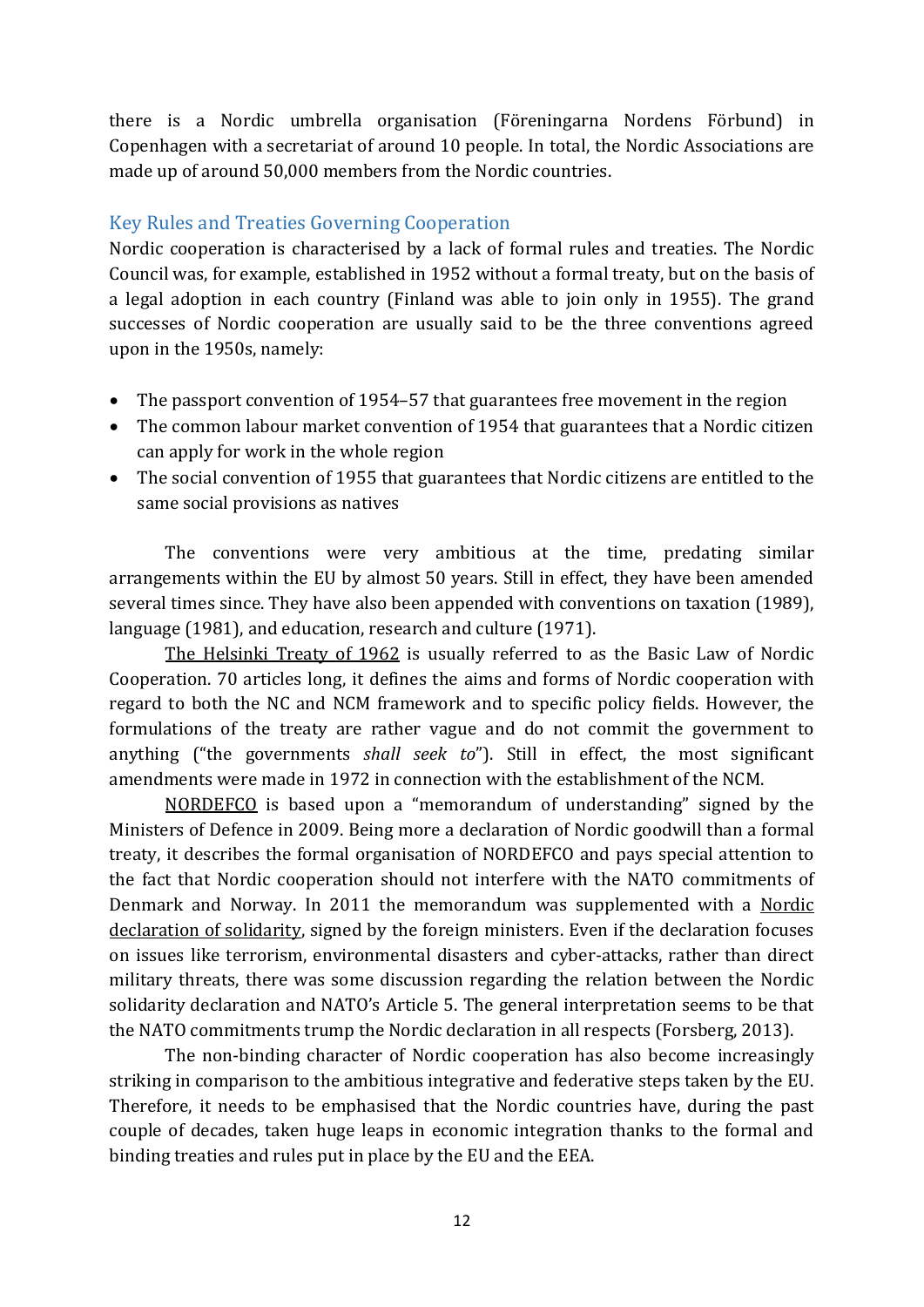The lack of binding treaties is sometimes taken as an indication that Nordic cooperation is based upon democratic principles and a high degree of trust, but it is also a source of criticism, which the politicians have sought to counter with an abundance of general declarations of Nordic goodwill.

# Main Fields of Cooperation

#### Main Fields of Intra-Nordic Cooperation

Arts and culture, social policy, law and research have traditionally constituted the core areas of Nordic cooperation. These fields were arguably selected as compensation for the impossibility of cooperation in foreign and security policy during the Cold War on the one hand, and the failures of the grand schemes of Nordic economic integration during the 1950s and 60s, on the other (Mai, 2016). At the same time, there was an idea that this was an investment in cultural belonging and a sense of "us" which would eventually pay dividends also in "hard areas" (Strang, 2016).

Cooperation in social policy was particularly lively during the period of rapid expansion of the welfare state in the 1950s and 60s, and gained additional strength because of the geopolitical ambition of establishing a welfare block in the Cold War conflict between capitalism and communism. Cooperation in the field of law started in the late 19th century and was often coupled with an explicit ambition of harmonising Nordic law. Since the accession of Finland and Sweden to the EU, cooperation in social policy and law are both in decline (Kettunen et al., 2016; Letto-Vanamo and Tamm, 2016).

Cooperation in arts and culture is based upon the affinity of the Scandinavian languages and a general sense of "Nordism", and continues to be a prioritised area within the NCM framework. Nordic cooperation in research has been pursued for similar reasons, but arguably with a stronger emphasis on pooling resources and gathering a critical mass of people working in specialised fields. In some cases, the idea has also been to come up with solutions to challenges with a transnational dimension. A special success story in this respect was the NMT and GSM standards for mobile telephony, which were developed in the 1970s, 80s and 90s, and which were applied in large parts of Europe and beyond.

Nordic cooperation has also been quite successful in **environment protection**. A significant breakthrough was the establishment of the Nordic Ecolabel (the Nordic Swan) in 1989, which has become one of the world's most successful ecolabels, covering a wide range of consumer products, from soap to hotels.

Since the end of the Cold War, **security policy** has gradually become the most thriving field of Nordic cooperation. The reasons were originally economic as the national defence ministries were struggling with the equation of rising costs following technological sophistication on the one hand, and decreasing shares of the national budgets on the other. More recently, following the Russian annexation of Crimea and repeated Russian violations of Nordic airspace, Nordic cooperation has to an increasing extent become motivated by security threats.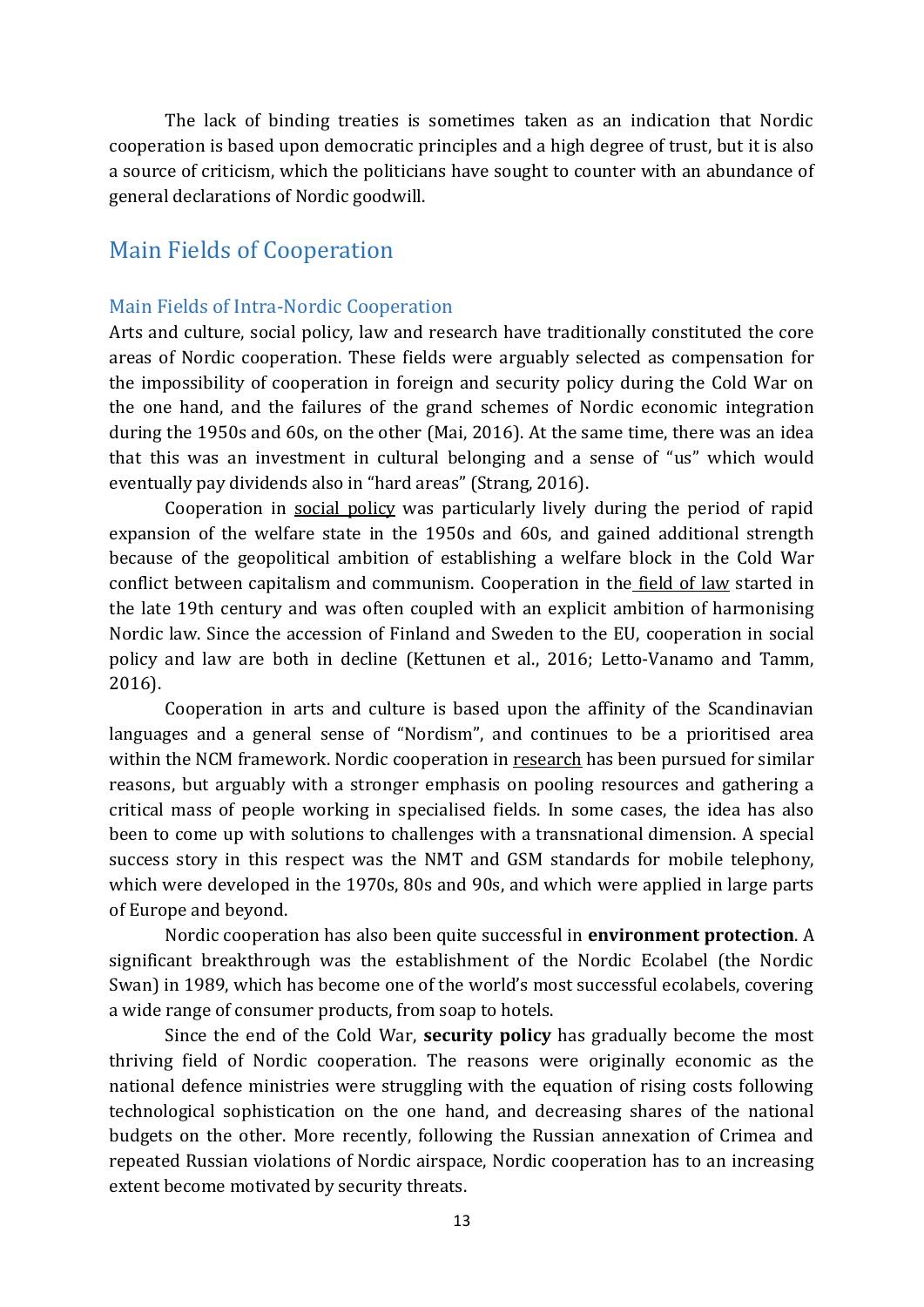Another recent development is the integration of **the Nordic economies**. Historically a difficult area for Nordic cooperation, economic integration has been facilitated within larger European frameworks, such as the EU and the EEA. At a corporate level, the Nordic region has formed an extended domestic market, which companies use either defensively in order to avoid becoming absorbed by multinational companies, or offensively as a stepping stone to operations in larger European or global markets. The Nordic customers have grown accustomed to Nordic dairy products (Arla Foods), banks (Nordea), media houses (Schibsted or Bonnier), telecom operators (TeliaSonera) and forest industries (Stora Enso).

The moves toward a common Nordic **energy market** need to be understood as part of this wider economic integration. It was not a result of an articulated political ambition at the top political level; rather, it was pursued by the relevant actors themselves in order to meet the challenges of globalisation and Europeanisation. It was also based upon investments in **Nordic energy research** since the 1970s, which was motivated by several reasons listed above (pooling resources, gathering a critical mass of expertise, and forging transnational solutions).

#### Least Successful Fields of Intra-Nordic Cooperation

It has often been argued that Nordic cooperation has succeeded in "soft" areas such as welfare, law, and arts and culture, but failed in "hard" areas such as security policy or economy. Today, this seems to be the opposite. Cooperation and integration are flourishing in security policy and the economy, whereas cooperation in law and welfare is struggling.

Divergent economic interests have also hindered cooperation in such sectors as fishing and agriculture. Arguably, energy policy can be added to this because despite the common energy market. There have been many failed attempts at cooperation in areas such as energy research and large-scale projects (e.g. gas-pipes across the region and the case of Volvo–Statoil) (Tønneson, 2002). No country has so far been prepared to abandon its national energy strategies in favour of a common Nordic approach.

#### **Discussion**

To sum up, it seems that Nordic cooperation has been most successful during times of rapid development. Cooperation in law and in the social sector was particularly active in periods of legal codification (the late 19th century) and expansion of the welfare state (the 1950s and 60s). The Nordic Ecolabel was a success because it pushed the limits of the national environmental conscience. Lately, economic globalisation and advances in IT, defence and energy have been made cooperation more favourable.

Also, external pressure, be it in the form of economic challenges or perceived security threats, has also facilitated Nordic cooperation, and been key to the rise of Nordic defence cooperation. Similarly, Nordic energy cooperation was initiated in reaction to the oil crisis of the 1970s.

A final observation is that Nordic cooperation tends to work better among the relevant actors themselves than at the top political level. The grand schemes for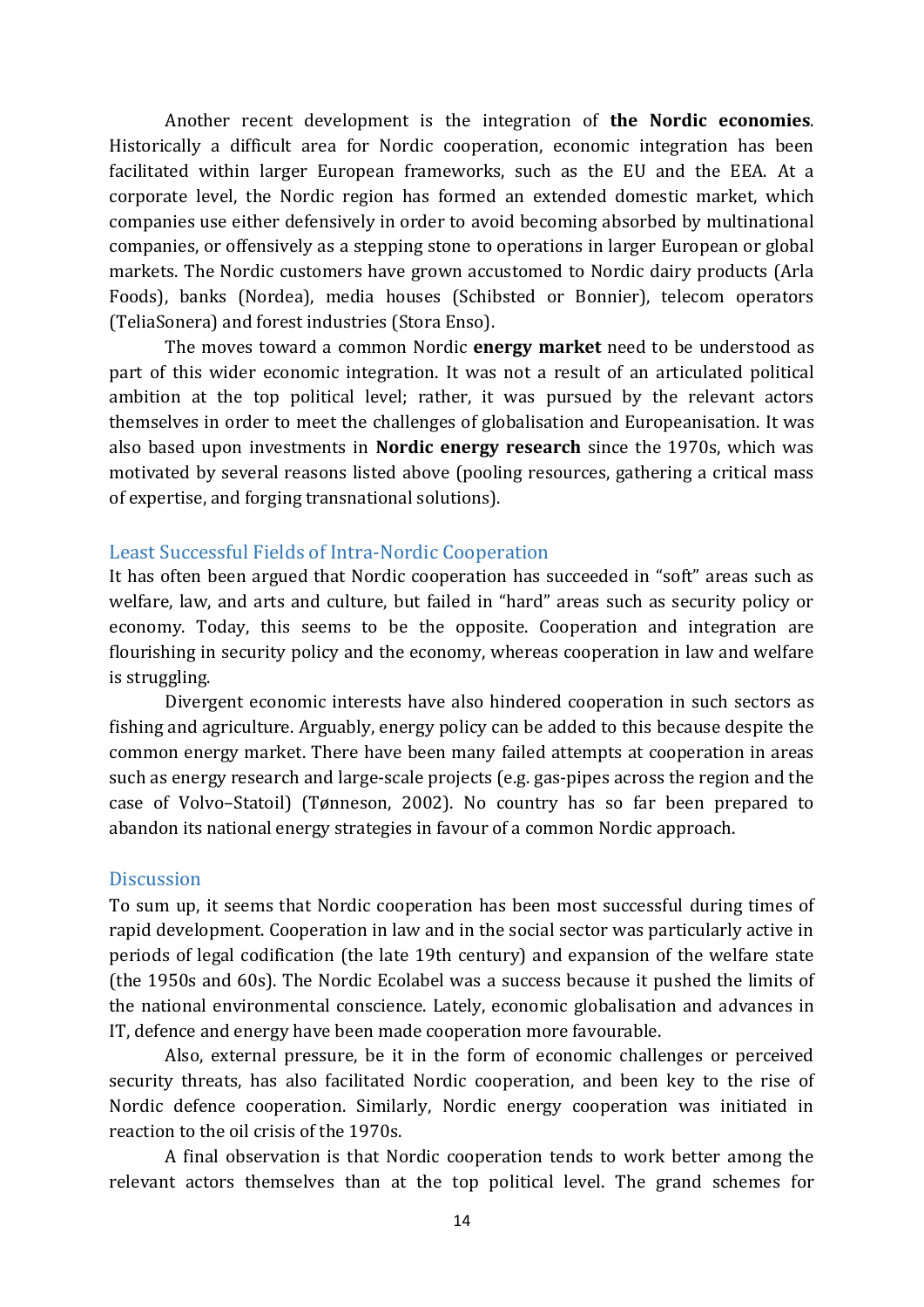cooperation and integration fail with astonishing regularity, while cooperation continues to advance in everyday practice.

#### Main Fields of External Cooperation

The Nordic countries have a strong history of cooperation on an international scale: some scholars have even argued that the whole idea of a specific Nordic region was construed abroad (Götz and Haggren, 2009). A unified Nordic foreign policy was impossible in the Cold War period, but the Nordic countries succeeded in creating a common Nordic brand of peace and solidarity through cooperation in international organisations such as the International Labour Organization (ILO) or the Organisation for Economic Co-operation and Development (OECD). The UN has been of particular importance. Generous with foreign aid, the Nordic countries have also stood for onefourth of all UN peacekeeping soldiers. The Nordic countries often negotiate a common position in the UN, and they generally support one another's initiatives as well as candidacies for internationals posts (such as a place in the Security Council).

Since the end of the Cold War, Nordic foreign policy cooperation has conquered new areas, such as foreign representation. The Nordic countries have a joint embassy complex in Berlin (*Nordische Botschaften*), and a division of labour is discussed in parts of the world where there is a limited need for five separate embassies. They have also recently made some collective efforts in nation-/region-branding, promoting Nordic companies abroad, and attracting foreign investments to the region.

#### Least Successful Fields of External Cooperation

The success of Nordic cooperation in the international arena needs to be moderated by stressing the lack of Nordic coordination in transnational security alignment. Denmark, Iceland and Norway are founding members of NATO (1949), while Finland and Sweden remain unaligned. The background for this is to be found in the different experiences of the Second World War.

Nordic cooperation in European affairs has also been an area of little success. The Nordic countries have never formed a united block in the EEC, EFTA or EU, and cooperation between Denmark, Finland and Sweden within the EU has also until recently been rather limited. This lack of coordination can be attributed to the diverging security and economic interests described above. Moreover, Denmark and Sweden in particular have large oppositions groups critical of the EU that have to be taken into consideration.

The Nordic countries different positions with regard to NATO and EU have been the source of much debate by those who feel that it constitutes a major impediment for closer Nordic cooperation. However, some observers also point to the fact that with the European Economic Area agreement of 1994 and the NATO Partnership for Peaceprogramme in which Finland and Sweden are core members, the difference between member states and non-members of both the EU and NATO is becoming less distinct.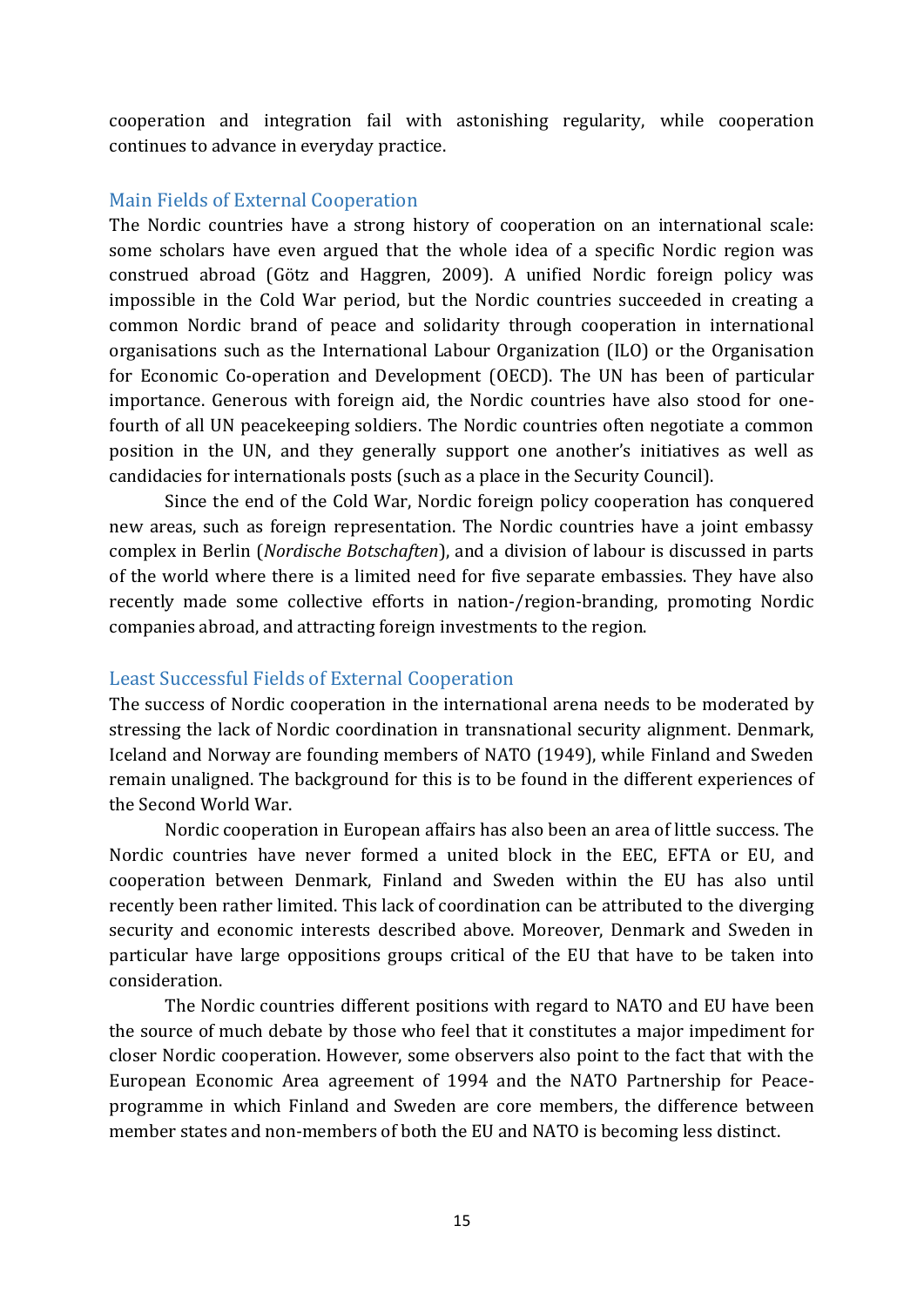#### **Discussion**

To sum up, external Nordic cooperation seems to work best in fields which have a more moral-political character, compared to those that require more formalised alignment. While negotiating for a joint Nordic position in security or economy policy has repeatedly proved impossible, the Nordic countries have enjoyed remarkable success in aligning on questions of disarmament, peacekeeping, foreign aid and human rights. In this way, they have established a joint brand, i.e. that of being "norm entrepreneurs" (as termed by apologists; see Ingebritsen, 2002) or "moral imperialists" (as termed by critics).

## Assessment and Outlook

The future of Nordic cooperation is closely intertwined with the future of the EU. Today, a strong federative EU of 28 equally integrated member states seems unlikely. Instead, the possible scenarios are either an "EU *à la carte*" of different forms of attachment, or a return to a looser "EU of cooperating nation-states". Both scenarios allow for a strengthening of Nordic cooperation. Indeed, in contrast to the situation several decades ago, the EU is now more likely to be increasingly supportive of regional cooperation and integration initiatives.

With the economic and political struggles of the EU on the one hand, and the perceived security threats in the region following Russian mobilisation on the other, Nordic cooperation has returned to the political agenda. However, there seems to be some hesitancy in terms of determining how to navigate a debate that includes a neo-Scandinavist position on the one hand (Wetterberg, 2010), and a results-oriented NORDEFCO approach on the other (Stoltenberg, 2009).

In addition, there is the question of whether the current institutional setup is ideal for pursuing new initiatives of Nordic cooperation. The official organisations—the Nordic Council (NC) and the Nordic Council of Ministers (NCM)—have so far been unable to capitalise on the Nordic renaissance, and the two great successes of Nordic cooperation at the moment are not associated with the NC and NCM. Defence cooperation is pursued within the realms of NORDEFCO, while Nordic economic integration has been facilitated through the EU. As a result, there is a growing dissatisfaction with the Nordic organisations, and calls for revamping the NC/NCMsystem are frequent.

In an increasingly global and transnational reality, Nordic cooperation needs to succeed at the top political level. At the same time, however, the Nordic countries need to recognise that one of the main strengths of Nordic cooperation is the manifold multilevel contacts between actors across the region—and that these relations are the result of a long history of generous investments in Nordic institutions and networks in fields like research, arts and culture. As an organ for top political cooperation, the NCM is slow and bureaucratic, and many initiatives would be bettered pursued elsewhere. But as a facilitator for "cob-web integration", the NC/NCM-system continues to be relevant. Indeed, the grand successes of Nordic cooperation have come about not by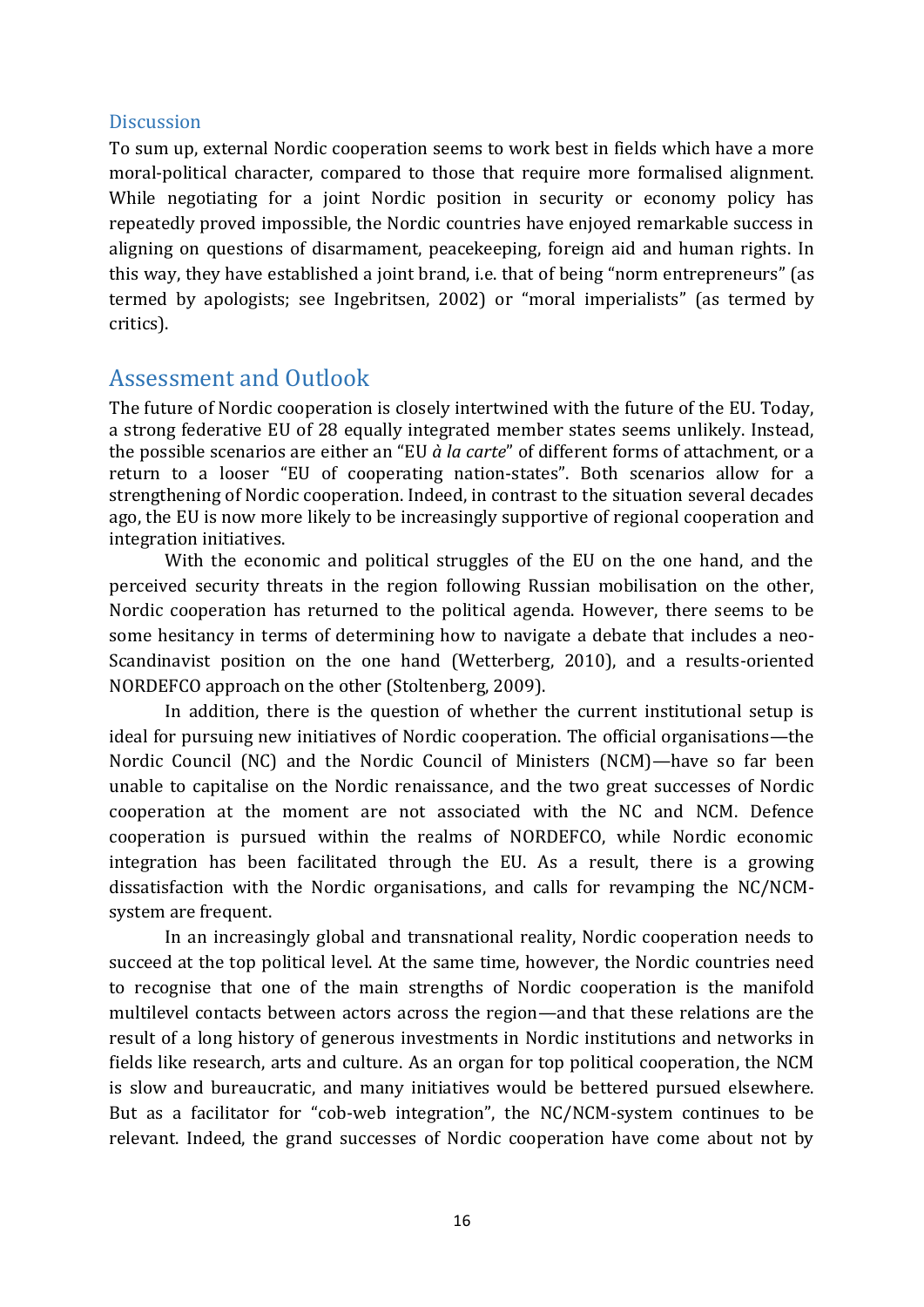means of political negotiation and bargaining at the top political level, but as a result of informal and unofficial cooperation among the relevant actors themselves.

Nordic cooperation in energy policy is a case in point. It shows how the strong cultural affinity of the Nordic countries can facilitate cooperation in areas where the provisions for cooperation and the interests of the five countries seem far apart. It also illustrates how areas of rapid technological development tend to be more easily pursued jointly, than areas with strong established national traditions. Finally, Nordic cooperation in energy can serve as laboratory of transnational cooperation. The Nordic region has unique cultural and political preconditions for forging transnational solutions, which can serve as a prototype for all-European solutions, and as a model for other regions in the world.

## References

Andrén, Nils (1967) "Nordic Integration". *Cooperation and Conflict* 2, 1: 1–25.

Archer, Clive and Pertti Joenniemi, eds. (2003) *The Nordic Peace.* Aldershot: Ashgate.

- Árnason, Jóhann Pall and Björn Wittrock, ed. (2012) *Nordic Paths to Modernity*. Oxford: Berghahn Books.
- Christiansen, Niels Finn, Klaus Petersen, Nils Edling and Per Haave, eds. (2006) *The Nordic Model of Welfare: A Historical Reappraisal*. Copenhagen: Museum Tusculanum Press.
- Esping-Andersen, Gøsta (1990) *Three Worlds of Welfare Capitalism*. Cambridge: Polity Press.
- Forsberg, Tuomas (2013) "The Rise of Nordic Defence Cooperation: A Return of Regionalism?". *International Affairs*, 89, 5: 1161–81.
- Götz, Norbert and Heidi Haggrén, eds. (2009) *Regional Cooperation and International Organisations: The Nordic Model in Transnational Alignment*. London: Routledge.

Häggman, Larserik (2013) *Det Nordiska Finland*. Helsingfors: Pohjola-Norden.

Hemstad, Ruth (2008) *Fra Indian Summer til Nordisk Vinter: Skandinavisk Samarbeid, Skandinavisme og Unionsoppløsningen*. Oslo: Akademisk Publisering.

Hilson, Mary (2008) *The Nordic Model: Scandinavia since 1945*. London: Reaktion.

Ingebritsen, Christine (2002) "Norm-Entrepreneurs: Scandinavia's Role in World Politics". *Cooperation and Conflict* 37, 1: 11–23.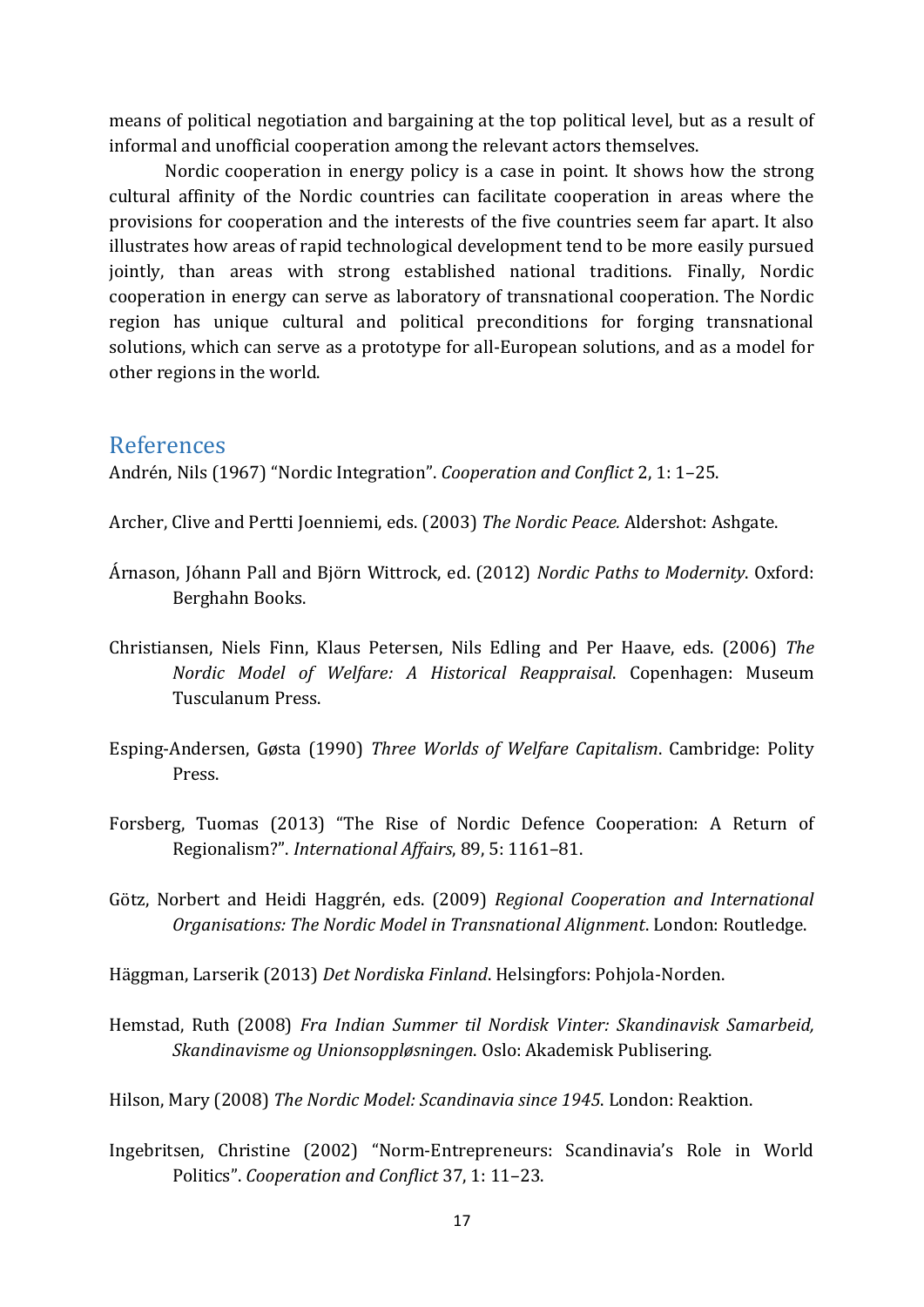- Kettunen, Pauli, Urban Lundberg, Mirja Österberg and Klaus Petersen (2016) "The Nordic Model and the Rise and Fall of Nordic Cooperation". In *Nordic Cooperation: A European Region in Transition*, ed. Johan Strang. London: Routledge, pp. 69–91.
- Kurunmäki, Jussi and Johan Strang eds. (2010) *Rhetorics of Nordic Democracy*. Helsinki: Finnish Literature Society.
- Letto-Vanamo, Pia and Ditlev Tamm (2016) "Cooperation in the Field of Law". In *Nordic Cooperation: A European Region in Transition*, ed. Johan Strang. London: Routledge, pp. 93–107.
- Markkola, Pirjo (2011) "The Lutheran Nordic Welfare States". In *Beyond Welfare State Models: Transnational Historical Perspectives on Social Policy*, ed. Pauli Kettunen and Klaus Petersen. Cheltenham: Edward Elgar, pp. 102–18.
- Olesen, Thorsten Borring, ed. (2004) *The Cold War and the Nordic Countries: Historiographies at the Crossroads*. Odense: University Press of Southern Denmark.
- Olesen, Torsten Borring and Johan Strang (2016) "European Challenge to Nordic Institutional Cooperation: Past, Present and Future". In *Nordic Cooperation: A European Region in Transition*, ed. Johan Strang. London: Routledge, pp. 27–47.
- Sørensen, Øystein and Bo Stråth, eds. (1997) *The Cultural Construction of Norden*. Oslo: Scandinavian University Press.
- Stenius, Henrik (1997) "The Good Life is a Life of Conformity: The Impact of Lutheran Tradition on Nordic Political Culture". In *The Cultural Construction of Norden*, ed. Øystein Sørensen and Bo Stråth. Oslo: Scandinavian University Press, pp. 161– 71.
- Stenius, Henrik (2010) "Nordic Associational Life in a European an Inter-Nordic Perspective". In *Nordic Associational Life in a European Perspective*, ed. Risto Alapuro and Henrik Stenius. Baden-Baden: Nomos, pp. 29–86.
- Strang, Johan (2012) *Nordiska Gemenskaper: En Vision for Samarbetet*. Copenhagen: Nordiska rådet. Available in English as *Nordic Communities: A Vision for the Future.* http://norden.diva
	- portal.org/smash/record.jsf?pid=diva2%3A702113&dswid=\_e\_0GXr.